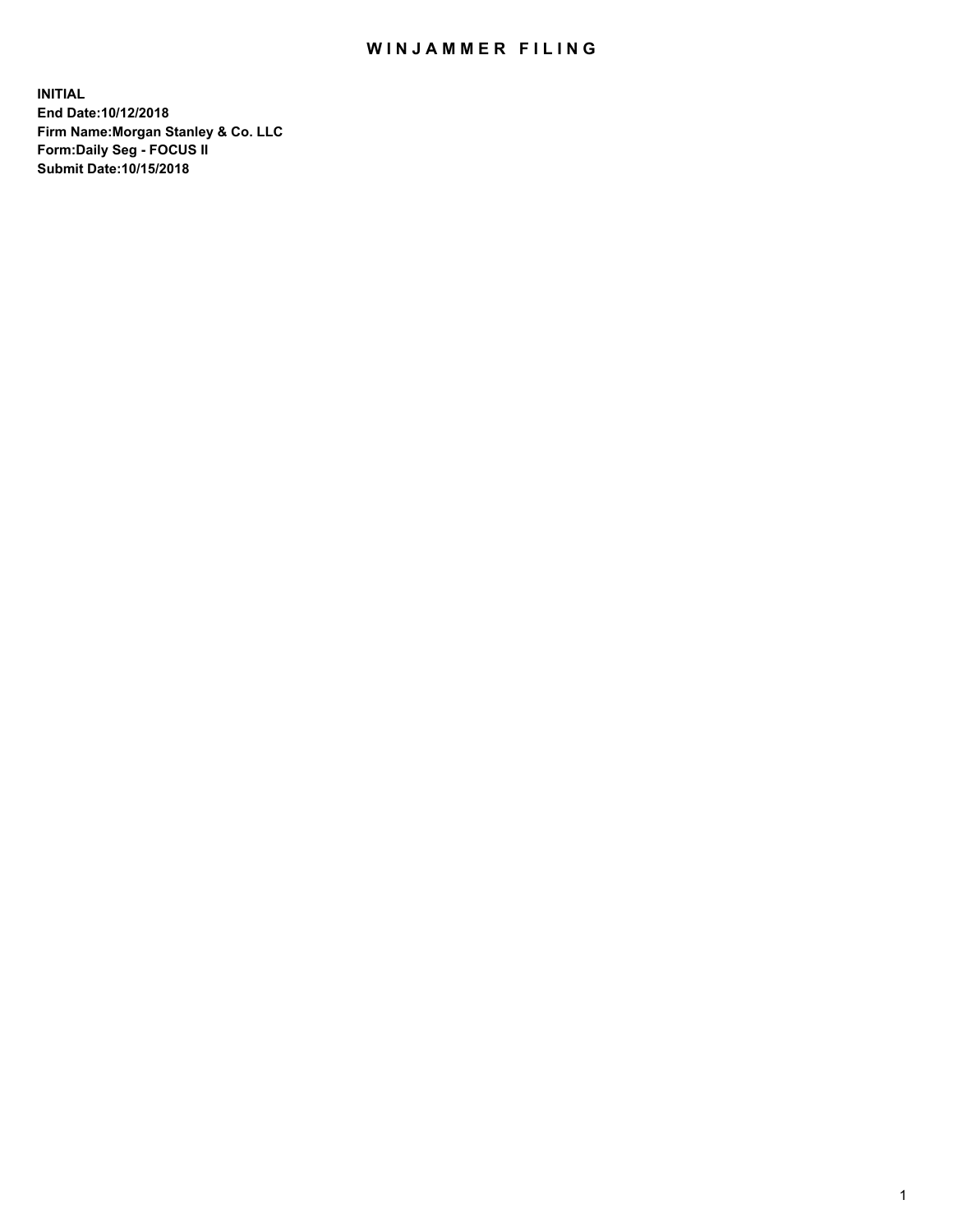**INITIAL End Date:10/12/2018 Firm Name:Morgan Stanley & Co. LLC Form:Daily Seg - FOCUS II Submit Date:10/15/2018 Daily Segregation - Cover Page**

| Name of Company                                                                                                        | Morgan Stanley & Co. LLC     |
|------------------------------------------------------------------------------------------------------------------------|------------------------------|
| <b>Contact Name</b>                                                                                                    | <b>Ikram Shah</b>            |
| <b>Contact Phone Number</b>                                                                                            | 212-276-0963                 |
| <b>Contact Email Address</b>                                                                                           | Ikram.shah@morganstanley.com |
| FCM's Customer Segregated Funds Residual Interest Target (choose one):                                                 |                              |
| a. Minimum dollar amount: ; or                                                                                         | 280,000,000                  |
| b. Minimum percentage of customer segregated funds required:% ; or                                                     | <u>0</u>                     |
| c. Dollar amount range between: and; or<br>d. Percentage range of customer segregated funds required between: % and %. | <u>0 0</u><br>0 Q            |
| FCM's Customer Secured Amount Funds Residual Interest Target (choose one):                                             |                              |
| a. Minimum dollar amount: ; or                                                                                         | 140,000,000                  |
| b. Minimum percentage of customer secured funds required:%; or                                                         | <u>0</u>                     |
| c. Dollar amount range between: and; or                                                                                | 0 <sub>0</sub>               |
| d. Percentage range of customer secured funds required between:% and%.                                                 | 0 <sub>0</sub>               |
| FCM's Cleared Swaps Customer Collateral Residual Interest Target (choose one):                                         |                              |
| a. Minimum dollar amount: ; or                                                                                         | 92,000,000                   |
| b. Minimum percentage of cleared swaps customer collateral required:% ; or                                             | <u>0</u>                     |
| c. Dollar amount range between: and; or                                                                                | 0 Q                          |
| d. Percentage range of cleared swaps customer collateral required between:% and%.                                      | 00                           |

Attach supporting documents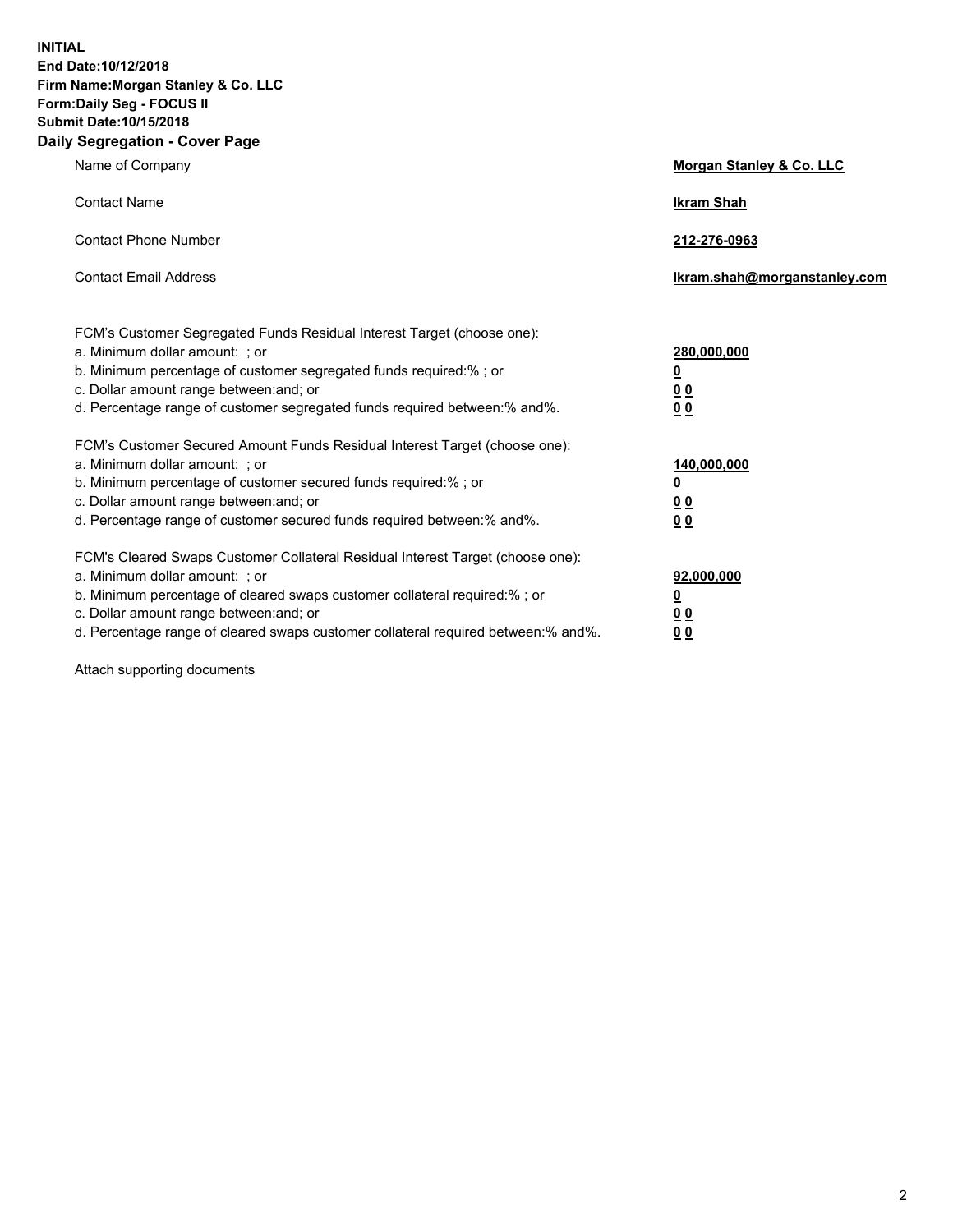## **INITIAL End Date:10/12/2018 Firm Name:Morgan Stanley & Co. LLC Form:Daily Seg - FOCUS II Submit Date:10/15/2018**

**Daily Segregation - Secured Amounts** Foreign Futures and Foreign Options Secured Amounts Amount required to be set aside pursuant to law, rule or regulation of a foreign government or a rule of a self-regulatory organization authorized thereunder 1. Net ledger balance - Foreign Futures and Foreign Option Trading - All Customers A. Cash **3,191,770,001** [7315] B. Securities (at market) **2,162,797,850** [7317] 2. Net unrealized profit (loss) in open futures contracts traded on a foreign board of trade **-354,501,847** [7325] 3. Exchange traded options a. Market value of open option contracts purchased on a foreign board of trade **18,834,972** [7335] b. Market value of open contracts granted (sold) on a foreign board of trade **-21,495,425** [7337] 4. Net equity (deficit) (add lines 1. 2. and 3.) **4,997,405,551** [7345] 5. Account liquidating to a deficit and account with a debit balances - gross amount **177,989,524** [7351] Less: amount offset by customer owned securities **-172,400,589** [7352] **5,588,935** 6. Amount required to be set aside as the secured amount - Net Liquidating Equity Method (add lines 4 and 5) 7. Greater of amount required to be set aside pursuant to foreign jurisdiction (above) or line 6. FUNDS DEPOSITED IN SEPARATE REGULATION 30.7 ACCOUNTS 1. Cash in banks A. Banks located in the United States **670,533,010** [7500] B. Other banks qualified under Regulation 30.7 **774,202,125** [7520] **1,444,735,135** 2. Securities A. In safekeeping with banks located in the United States **63,728,179** [7540] B. In safekeeping with other banks qualified under Regulation 30.7 **0** [7560] **63,728,179** [7570] 3. Equities with registered futures commission merchants A. Cash **8,177,081** [7580] B. Securities **0** [7590] C. Unrealized gain (loss) on open futures contracts **-384,922** [7600] D. Value of long option contracts **0** [7610] E. Value of short option contracts **0** [7615] **7,792,159** [7620] 4. Amounts held by clearing organizations of foreign boards of trade A. Cash **0** [7640] B. Securities **0** [7650] C. Amount due to (from) clearing organization - daily variation **0** [7660] D. Value of long option contracts **0** [7670] E. Value of short option contracts **0** [7675] **0** [7680] 5. Amounts held by members of foreign boards of trade

- 
- 
- C. Unrealized gain (loss) on open futures contracts **-354,116,926** [7720]
- D. Value of long option contracts **18,834,972** [7730]
- E. Value of short option contracts **-21,495,425** [7735] **3,677,803,994**
- 6. Amounts with other depositories designated by a foreign board of trade **0** [7760]
- 7. Segregated funds on hand **0** [7765]
- 8. Total funds in separate section 30.7 accounts **5,194,059,467** [7770]
- 9. Excess (deficiency) Set Aside for Secured Amount (subtract line 7 Secured Statement Page 1 from Line 8)
- 10. Management Target Amount for Excess funds in separate section 30.7 accounts **140,000,000** [7780]
- 11. Excess (deficiency) funds in separate 30.7 accounts over (under) Management Target **51,064,981** [7785]

**0** [7305]

[7354] **5,002,994,486** [7355]

**5,002,994,486** [7360]

[7530]

 A. Cash **1,935,511,702** [7700] B. Securities **2,099,069,671** [7710] [7740] **191,064,981** [7380]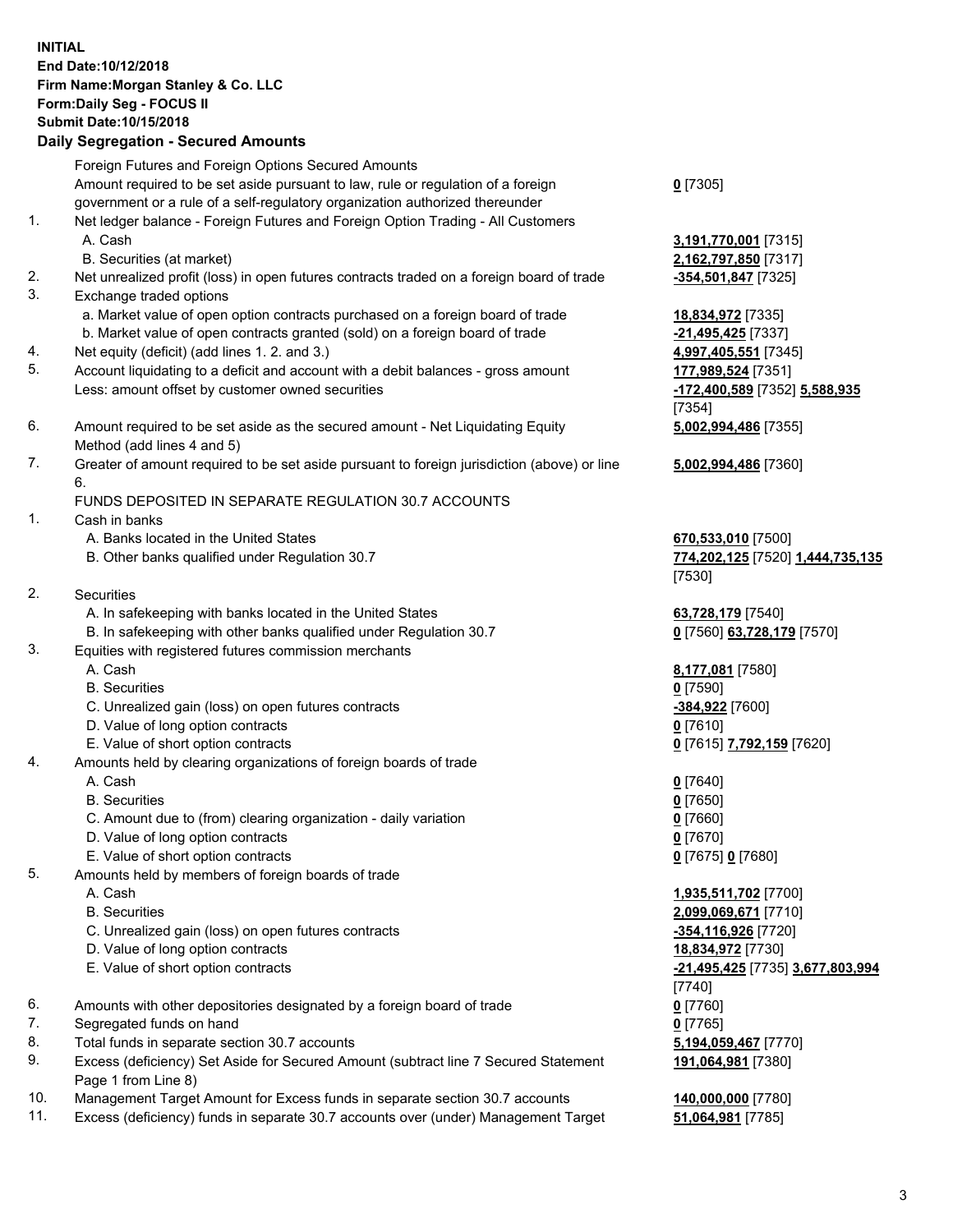**INITIAL End Date:10/12/2018 Firm Name:Morgan Stanley & Co. LLC Form:Daily Seg - FOCUS II Submit Date:10/15/2018 Daily Segregation - Segregation Statement** SEGREGATION REQUIREMENTS(Section 4d(2) of the CEAct) 1. Net ledger balance A. Cash **14,213,447,397** [7010] B. Securities (at market) **6,612,569,446** [7020] 2. Net unrealized profit (loss) in open futures contracts traded on a contract market **-3,255,594,515** [7030] 3. Exchange traded options A. Add market value of open option contracts purchased on a contract market **389,495,691** [7032] B. Deduct market value of open option contracts granted (sold) on a contract market **-539,411,131** [7033] 4. Net equity (deficit) (add lines 1, 2 and 3) **17,420,506,888** [7040] 5. Accounts liquidating to a deficit and accounts with debit balances - gross amount **548,165,763** [7045] Less: amount offset by customer securities **-543,616,654** [7047] **4,549,109** [7050] 6. Amount required to be segregated (add lines 4 and 5) **17,425,055,997** [7060] FUNDS IN SEGREGATED ACCOUNTS 7. Deposited in segregated funds bank accounts A. Cash **5,222,680,836** [7070] B. Securities representing investments of customers' funds (at market) **0** [7080] C. Securities held for particular customers or option customers in lieu of cash (at market) **535,157,332** [7090] 8. Margins on deposit with derivatives clearing organizations of contract markets A. Cash **5,779,868,506** [7100] B. Securities representing investments of customers' funds (at market) **0** [7110] C. Securities held for particular customers or option customers in lieu of cash (at market) **6,077,412,114** [7120] 9. Net settlement from (to) derivatives clearing organizations of contract markets **284,441,051** [7130] 10. Exchange traded options A. Value of open long option contracts **389,495,691** [7132] B. Value of open short option contracts **and the set of our of the set of our of the set of our of the set of the set of the set of the set of the set of the set of the set of the set of the set of the set of the set of th** 11. Net equities with other FCMs A. Net liquidating equity **7,890,210** [7140] B. Securities representing investments of customers' funds (at market) **0** [7160] C. Securities held for particular customers or option customers in lieu of cash (at market) **0** [7170] 12. Segregated funds on hand **0** [7150] 13. Total amount in segregation (add lines 7 through 12) **17,757,534,609** [7180] 14. Excess (deficiency) funds in segregation (subtract line 6 from line 13) **332,478,612** [7190]

- 15. Management Target Amount for Excess funds in segregation **280,000,000** [7194]
- 16. Excess (deficiency) funds in segregation over (under) Management Target Amount Excess

**52,478,612** [7198]